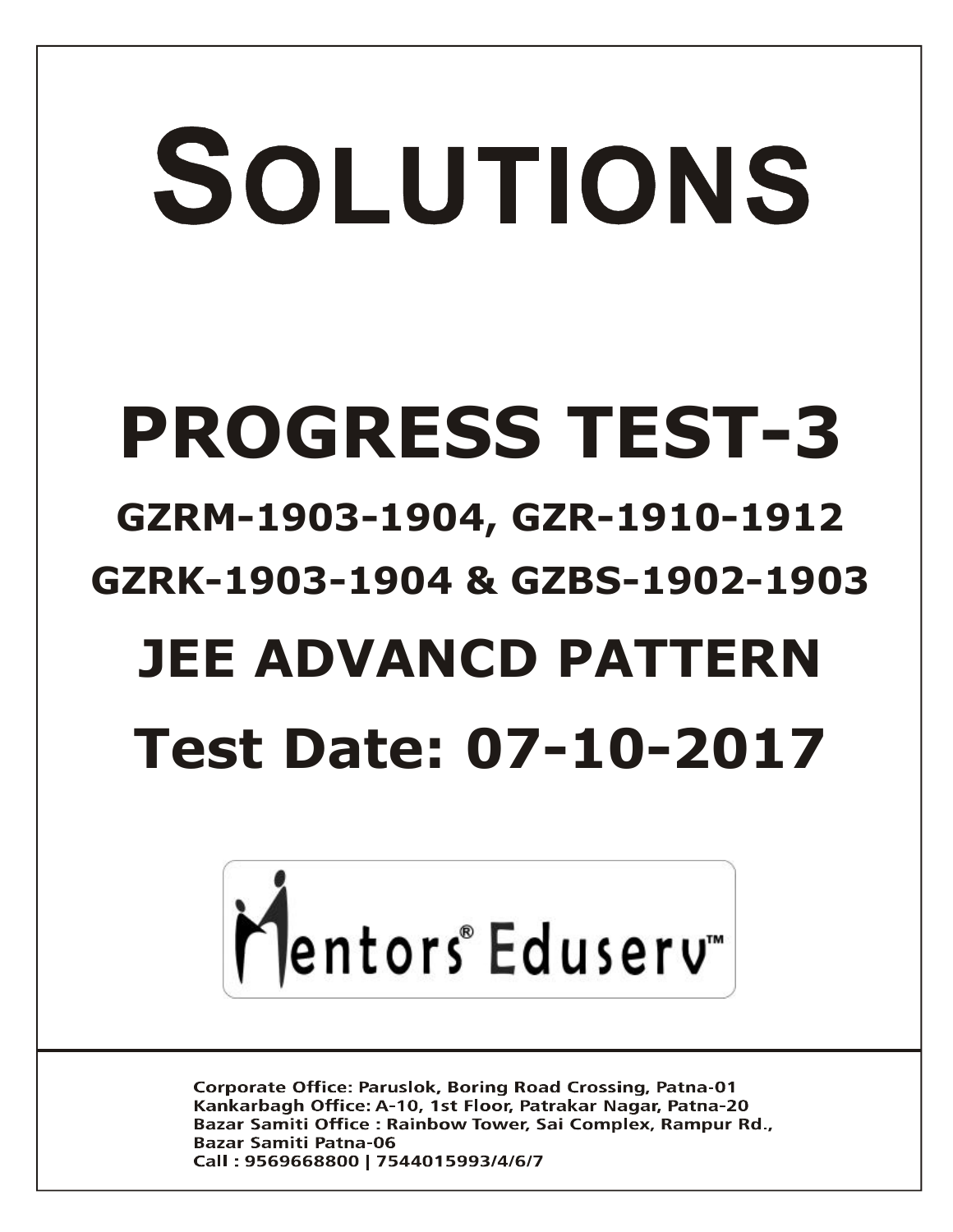## **PHYSICS**



Mentors Eduserv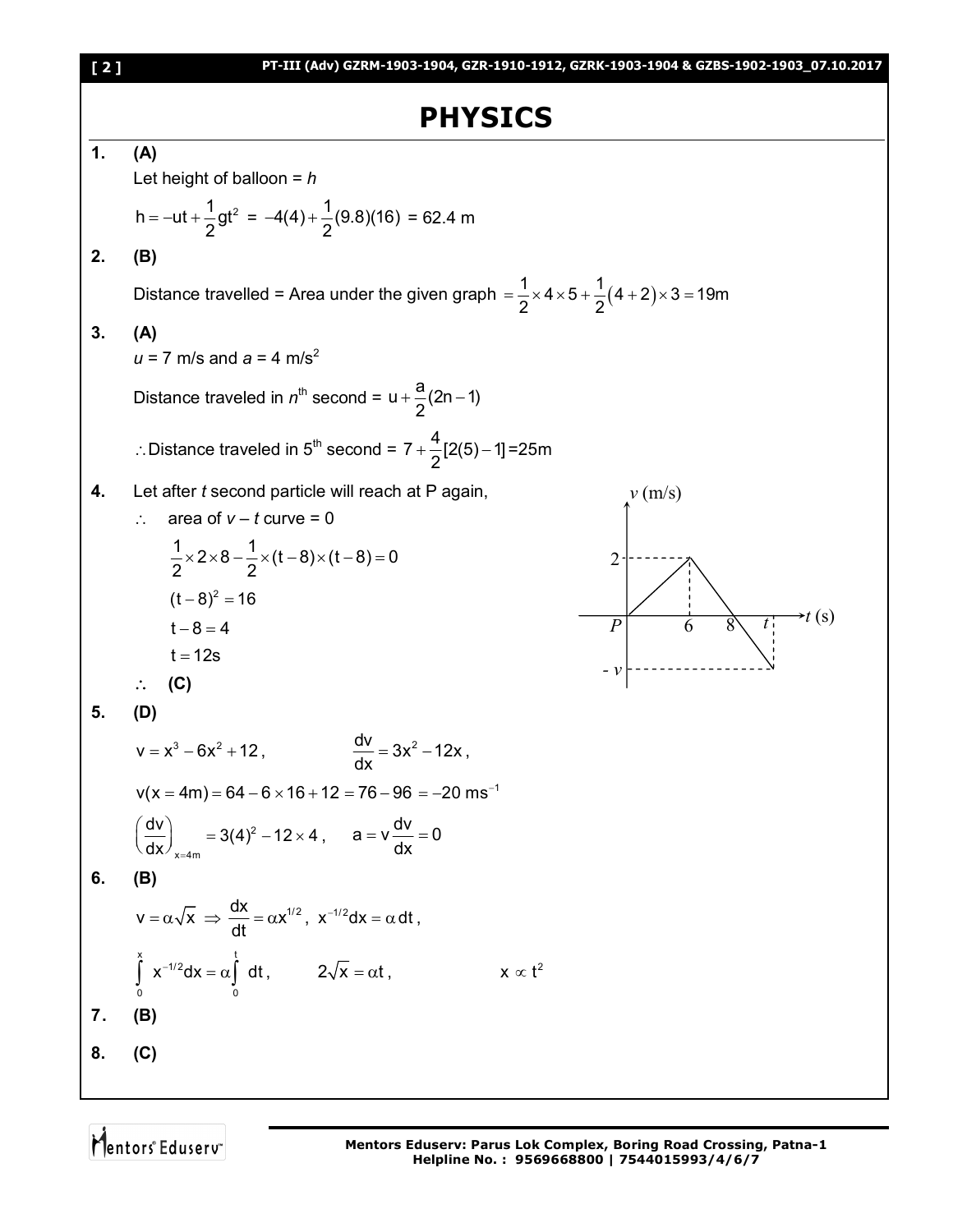#### **PT-III (Adv) GZRM-1903-1904, GZR-1910-1912, GZRK-1903-1904 & GZBS-1902-1903\_07.10.2017 [ 3 ] 9. (D) 10. (A)** Let tension be T then. T = ma. For block M, F – T = MA  $\Rightarrow$  A =  $\frac{F - ma}{M}$ M  $-T = MA \Rightarrow A = \frac{F-}{A}$ **11. (A)** The velocity-time graph of cat is shown in figure. For first  $t_0$  seconds  $V_0$  is constant and then  $V_0$  velocity is decreasing linearly for  $t_0$  seconds and it becomes zero. **12. (D)** From graph,  $v_0 t_0 + \frac{1}{2} v_0 t_0 = 2d$ 2  $_0t_0 + \frac{1}{2}v_0t_0 =$  $v_0 t_0 = 2d$ 2  $\frac{3}{2}v_0 t_0 = 2d$  ... (i) The distance travelled by the cat in 3 4  $0 \t 0 \t 0$  $t_0 = v_0 t_0 = \frac{4d}{2}$  (from equation (i)) **13. (A)** At  $t = 0$ ,  $v_A > v_B$ **14. (D)**  $(2c + 6dt)$ 2  $2b = \frac{1}{2}(2c + 6dt)$ s 3  $t = \frac{2}{3}$ **15. (A) 16. (A) 17. (B)** In motion M: slope of s-t graph is positive and increasing. Therefore, velocity of the particle is positive and increasing. Hence, it is A type motion. Similarly, N, P and Q can be observed from the slope. **18. (C) 19. (B) 20. (A)** A :  $\vec{a} + \vec{b} + \vec{c} = 0$  (polygon law) B :  $\vec{a} + \vec{b} = \vec{c}$  ( $\triangle$  law) C :  $\vec{c} + \vec{b} = \vec{a} (\Delta \text{ law})$  $D: \vec{c} + \vec{a} = \vec{b}$ *t VC* 2*t*<sup>0</sup> *V*0 *t*0

Mentors Eduserv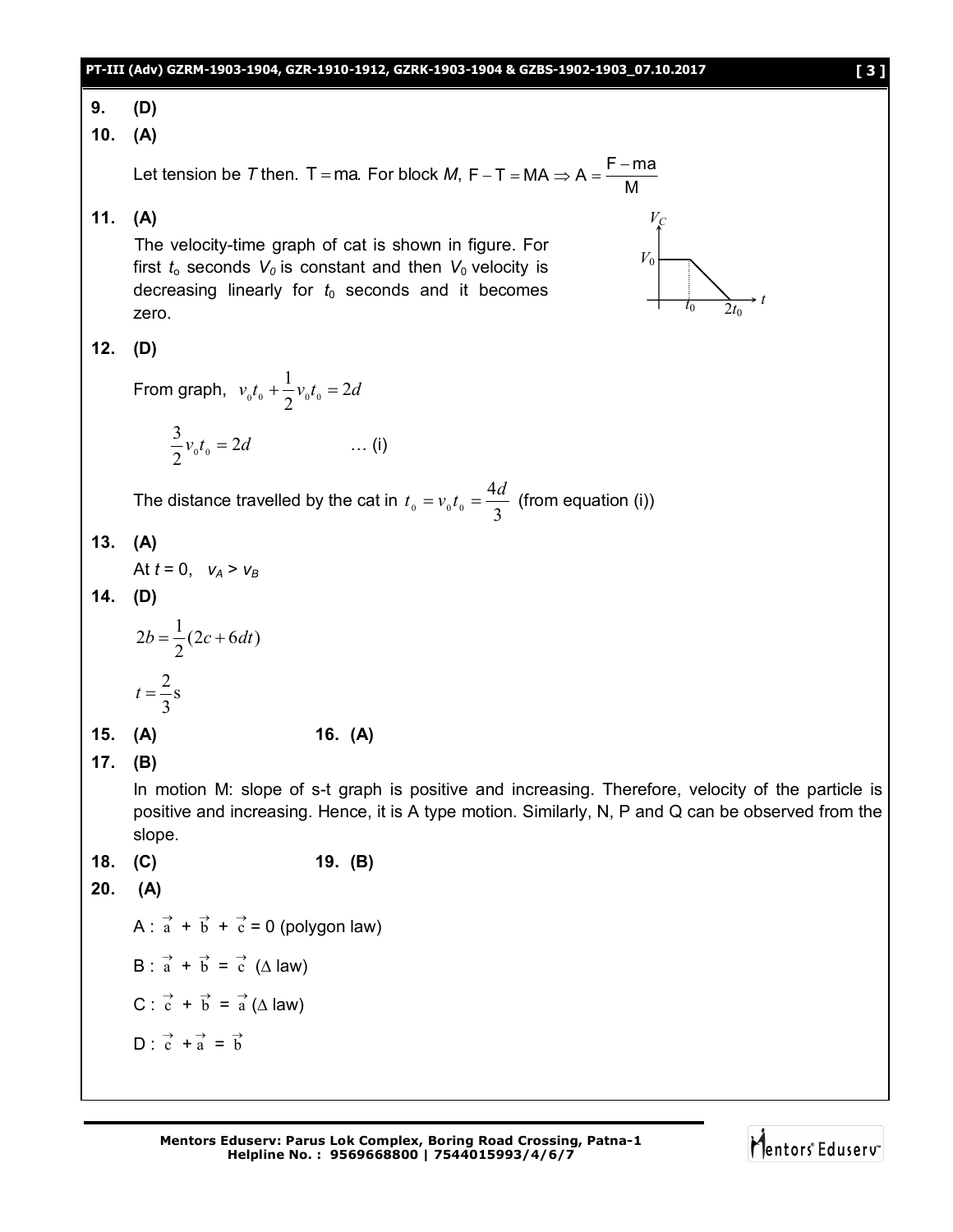## **CHEMISTRY**

#### **21. (D)**

Height of aqs. soln, h soln. = hcm

$$
\rho_{hg} h_{hg} = \rho_{soln. \text{ hsoln}}.
$$

$$
\Rightarrow 13.6 \text{ gm/cm}^3 \text{ x h}_{\text{hg}} = 2.7 \text{ gm/cm}^3 \text{ x h}
$$

 $\Rightarrow$  h<sub>ha</sub>  $\simeq$  0.2h

Now,  $P_{\text{atmp}} = P_{\text{mixt}} + h_{\text{hg}}$ = P<sub>gas</sub>+ aq. tension + 0.2 h  $\Rightarrow$  P<sub>gas</sub> = P<sub>atmp</sub>- [aq. tension + 0.2h]

#### **22. (B)**

The pressure of Hydrogen is double that of helium. Let mass of hydrogen & helium be m

So, 
$$
h_{H_2} = \frac{m}{2}
$$
,  $h_{H_e} = \frac{m}{4}$   
\n $\therefore P \alpha h'$   
\nSo,  $\frac{P_{H_2}}{P_{Hc}} = \frac{n_{H_2}}{n_{H_e}} = \frac{m}{2} \times \frac{4}{m} = 2 \implies P_{H_2} = 2P_{H_e}$   
\n23. (D)  
\n $\Delta x = \lambda$   
\n $\lambda \Delta P = \frac{h}{4\pi}$   
\n $\frac{h}{mv} \times m \Delta V = \frac{h}{4\pi}$   
\n $\frac{\Delta V}{V} = \frac{1}{4\pi}$   
\n $\% \frac{\Delta V}{V} = \frac{1}{4\pi} \times 100 = \frac{25}{\pi} \approx 8$   
\n24. (D)  
\n $2\pi r = n \lambda$   
\nor  $\lambda = \frac{2\pi r}{n} = \frac{2\pi a_0 n^2}{n}$  [z = 1 for H]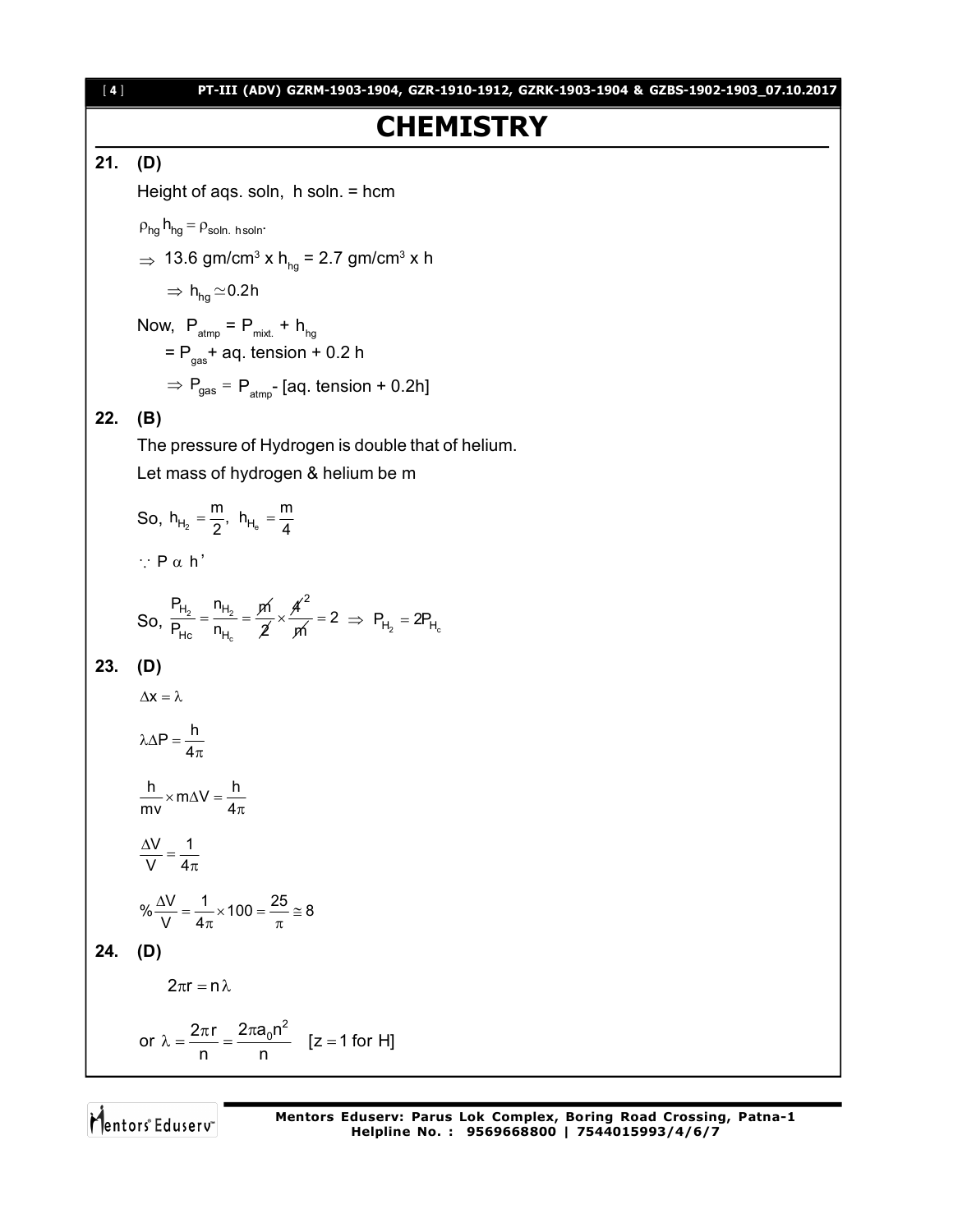#### **PT-III (ADV) GZRM-1903-1904, GZR-1910-1912, GZRK-1903-1904 & GZBS-1902-1903\_07.10.2017** [ **5** ]

or  $\lambda = 2\pi a_0 n$ Also  $a = \frac{a_0}{2}$  $=\frac{a_0}{2}$  or  $a_0 = 2a$  [ For first orbit of He<sup>+</sup>] So,  $\lambda = 2\pi n \times 2a = 4\pi n a$ for  $n = 2$ ;  $\lambda = 8\pi a$ **25. (D)**  $Li_2CO_3 \xrightarrow{\Delta} Li_2O + CO_2$  $LiBF_4 \xrightarrow{\Delta} Li_2F + BF_3$  $4 \rightarrow 0.00 + 0.02 + 0.02$  $BeSO_4 \longrightarrow BeO + SO_2 + \frac{1}{2}O$ 2  $\longrightarrow$ BeO + SO<sub>2</sub> + - $2^2$   $\rightarrow$   $\rightarrow$   $\sqrt{a_2}$  $\rightarrow$   $\rightarrow$   $\sqrt{2}$  $\text{Na}_2\text{O}_2 \longrightarrow \text{Na}_2\text{O} + \frac{1}{2}\text{O}$ 2  $\longrightarrow$ Na<sub>2</sub>O + - $BeCO<sub>3</sub> \longrightarrow BeO + CO<sub>2</sub>$ **26. (B) 27. (A)**  $N^{3-}$  and O<sup>+</sup> respectively. **28. (B)** I.E. of Mg > I.E. of Al (Due to electronic configuration) **29. (D) 30. (D) 31. (B)**  $2SO_2 + O_2 \longrightarrow 2SO_3$ 10 mole 4 mole Limiting reagent **32. (C)** Mole of  $SO_3 = \frac{2}{1} \times 2 = 8$  mole. **33. (C) 34. (B)**  $Q =$  Alkali metal  $F =$  Fluorine Q F  $1/$   $\sqrt{1}$  $\Rightarrow$  QF Q  $\sqrt{0}$  $1 / 2$  $\Downarrow \Rightarrow Q_2O$ **35. (A)**

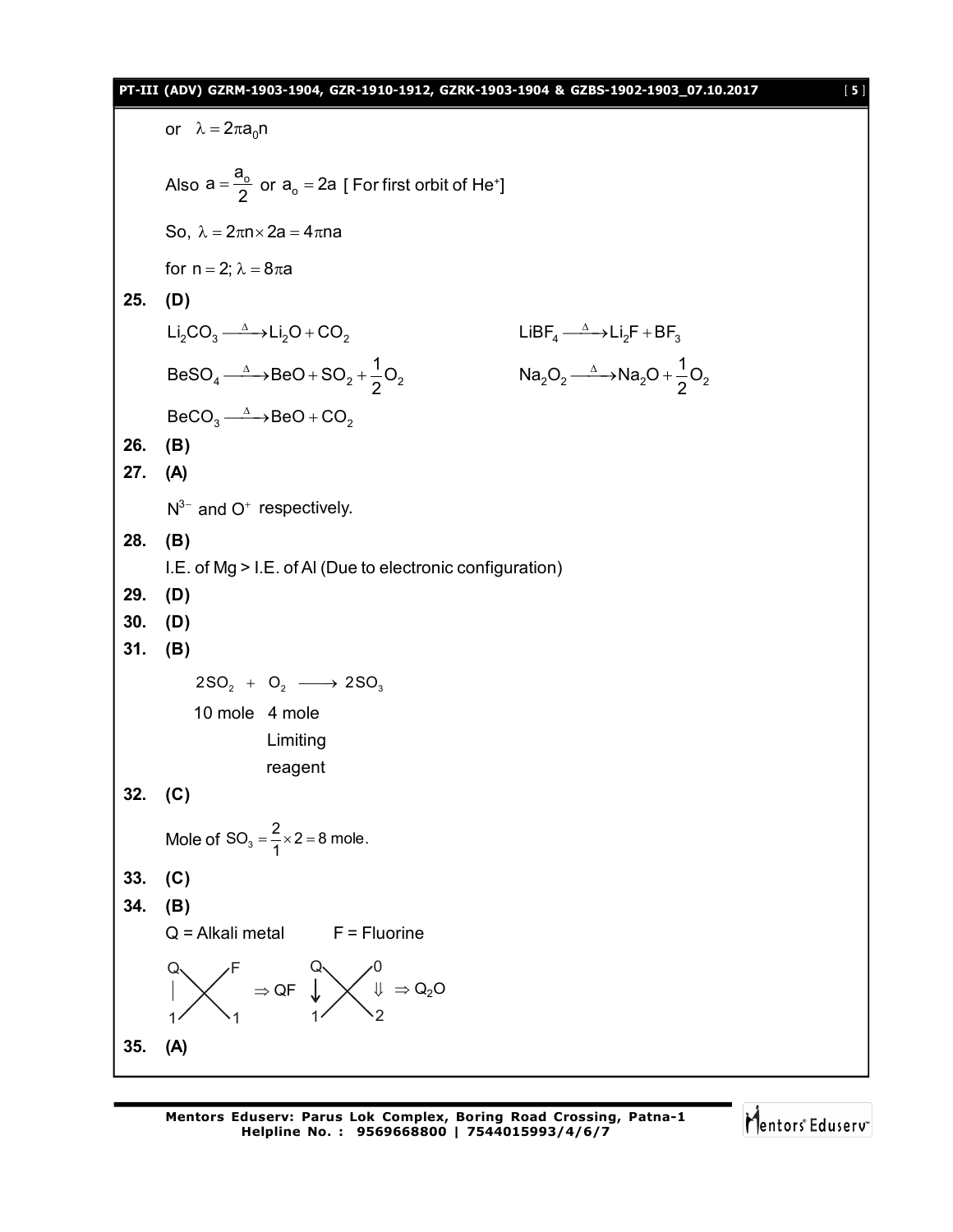36. (D)  
\n37. (B)  
\n
$$
A\rightarrow Q; B\rightarrow S; C\rightarrow P, D\rightarrow R
$$
  
\n(A)  $L = \frac{nh}{2\pi}$  or  $n = \frac{L2\pi}{h}$   
\nso,  $U = \frac{-13.6 \times 2 \times 2^2 h^2}{L^2 4\pi^2}$   
\nor  $U = \frac{-13.6 \times 2 \times 2^2 h^2}{4\pi^2} \times (\frac{1}{L})^2$   
\nor  $UL^2 = k$   
\n(where U, k are -ve and L is positive)  
\n(B)  $E = -13.6 \frac{z^2}{n^2}$  and  $U = -13.6 \times \frac{z^2}{n^2} \times 2$   
\nor  $E = \frac{U}{2}$   
\n(Both E and U are -ve)  
\n(C)  $U = -13.6 \frac{z^2}{n^2} \times 2$  and  $V = V_0 \frac{z}{n}$   
\nor  $\frac{z}{n} = \frac{V}{V_0}$   
\nso,  $U = -13.6 \frac{V^2}{V_0^2} \times 2$  or  $U = KV^2$   
\nwhere k, U are -ve and V is positive  
\n(D)  $V = V_0 \frac{z}{n}$  and  $L = \frac{nh}{2\pi}$   
\nor  $V = \frac{V_0 zh}{2\pi L}$  or  $VL = K$   
\n(where k, V, L are +ve)  
\n38. (C)  
\n(A) — (Q); (B) — (S); (C) — (R); (D) — (P)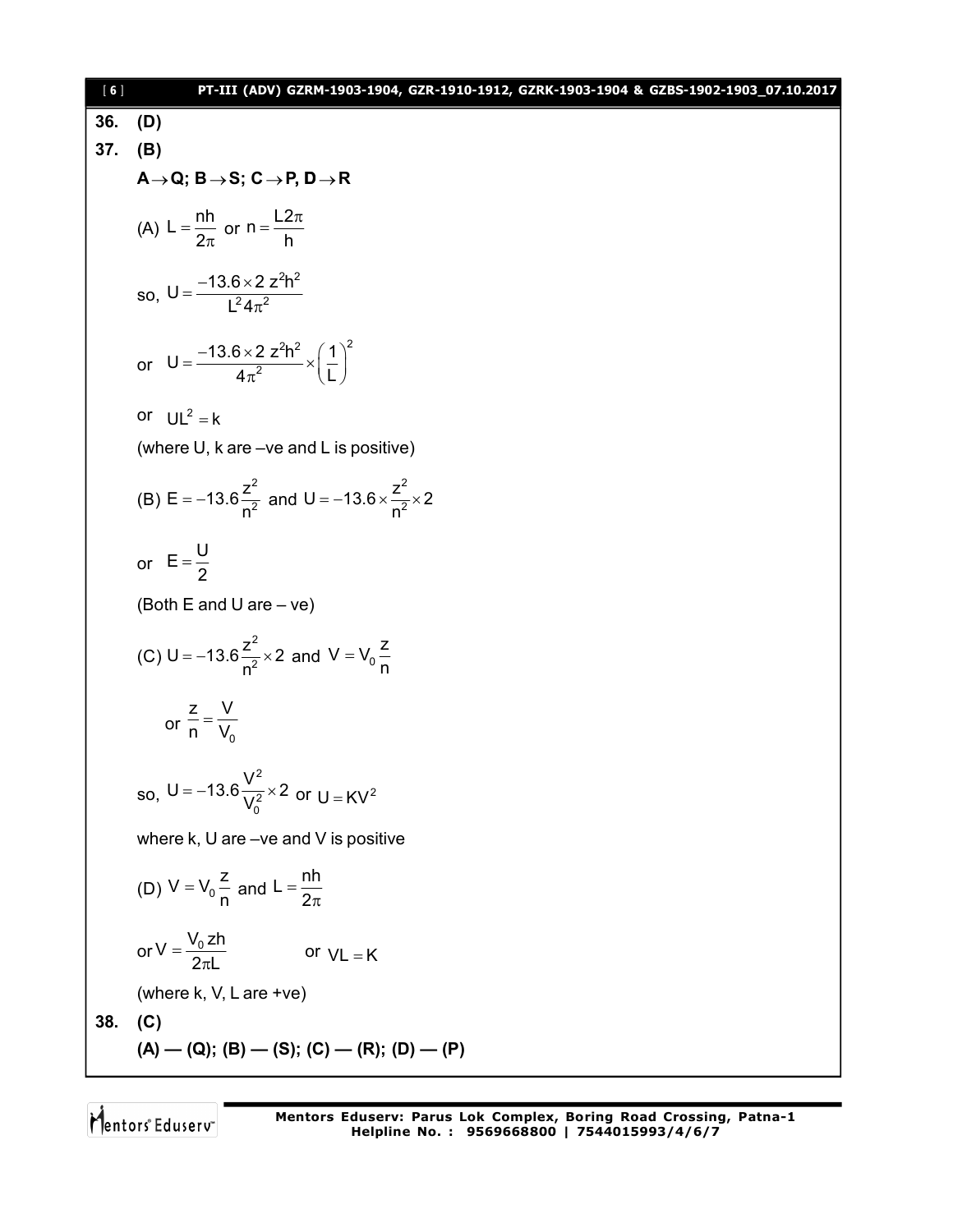|                                                            | PT-III (ADV) GZRM-1903-1904, GZR-1910-1912, GZRK-1903-1904 & GZBS-1902-1903_07.10.2017<br>$[7]$                                                                                                                                                           |  |  |  |  |  |  |
|------------------------------------------------------------|-----------------------------------------------------------------------------------------------------------------------------------------------------------------------------------------------------------------------------------------------------------|--|--|--|--|--|--|
| 39.                                                        | (A)                                                                                                                                                                                                                                                       |  |  |  |  |  |  |
|                                                            | $(A - R; B - P; C - Q; D - S)$                                                                                                                                                                                                                            |  |  |  |  |  |  |
|                                                            | (A) 32 g each of O <sub>2</sub> and S = $\frac{32}{32}$ = 1 mole                                                                                                                                                                                          |  |  |  |  |  |  |
|                                                            | (B) 2 gram-molecule of $K_3$ [Fe(CN) <sub>6</sub> ] $\Rightarrow$ has 2 moles of Fe                                                                                                                                                                       |  |  |  |  |  |  |
|                                                            | (C) 144 g of oxygen atom = $\frac{144}{16}$ = 9 mole of 'O' atom                                                                                                                                                                                          |  |  |  |  |  |  |
|                                                            | $\therefore$ Moles of O <sub>3</sub> = $\frac{9}{3}$ = 3                                                                                                                                                                                                  |  |  |  |  |  |  |
|                                                            | (D) from 1680 g i.e. 30 moles Fe $\Rightarrow$ 10 mole Fe is removed i.e. $\Rightarrow$ 20 moles of Fe is left.                                                                                                                                           |  |  |  |  |  |  |
| 40.                                                        | (D)                                                                                                                                                                                                                                                       |  |  |  |  |  |  |
|                                                            | $(A)$ — (P); (B) — (R); (C) — (S); (D) — (Q)                                                                                                                                                                                                              |  |  |  |  |  |  |
|                                                            | <b>MATHEMATICS</b>                                                                                                                                                                                                                                        |  |  |  |  |  |  |
| 41.                                                        | (C)<br>$M-2$ , T - 2, A - 2, H - 1, E - 1, 1 - 1, C - 1, S - 1.<br>Number of words in which both M are together + number of words in which both T are<br>together – Number of words in which both T and both M are together = required number<br>of words |  |  |  |  |  |  |
|                                                            | Required number of words = $\frac{10!}{2!2!} + \frac{10!}{2!2!} - \frac{9!}{2!} = \frac{5 \cdot 9! + 5 \cdot 9! - 9!}{2!} = \frac{9 \cdot 9!}{2!}$ .                                                                                                      |  |  |  |  |  |  |
| 42.                                                        | (D)                                                                                                                                                                                                                                                       |  |  |  |  |  |  |
| ab = $\log_4 5.\log_5 6 = \log_4 6 = \frac{1}{2} \log_2 6$ |                                                                                                                                                                                                                                                           |  |  |  |  |  |  |
|                                                            | $ab = \frac{1}{2}(1 + \log_2 3) \Rightarrow 2ab - 1 = \log_2 3$                                                                                                                                                                                           |  |  |  |  |  |  |
|                                                            | $\therefore \log_3 2 = \frac{1}{2ab-1}.$                                                                                                                                                                                                                  |  |  |  |  |  |  |
| 43.                                                        | (A)                                                                                                                                                                                                                                                       |  |  |  |  |  |  |
|                                                            | $(2\sin^2 91^\circ - 1)(2\sin^2 92^\circ - 1)(2\sin^2 180^\circ - 1)$                                                                                                                                                                                     |  |  |  |  |  |  |
|                                                            | In this product there exists a factor                                                                                                                                                                                                                     |  |  |  |  |  |  |
|                                                            | $(2\sin^2 135^\circ - 1)$ which is equal to zero.                                                                                                                                                                                                         |  |  |  |  |  |  |
|                                                            | $\therefore$ The product of all terms is zero.                                                                                                                                                                                                            |  |  |  |  |  |  |
|                                                            |                                                                                                                                                                                                                                                           |  |  |  |  |  |  |

Mentors<sup>e</sup> Eduserv<sup>-</sup>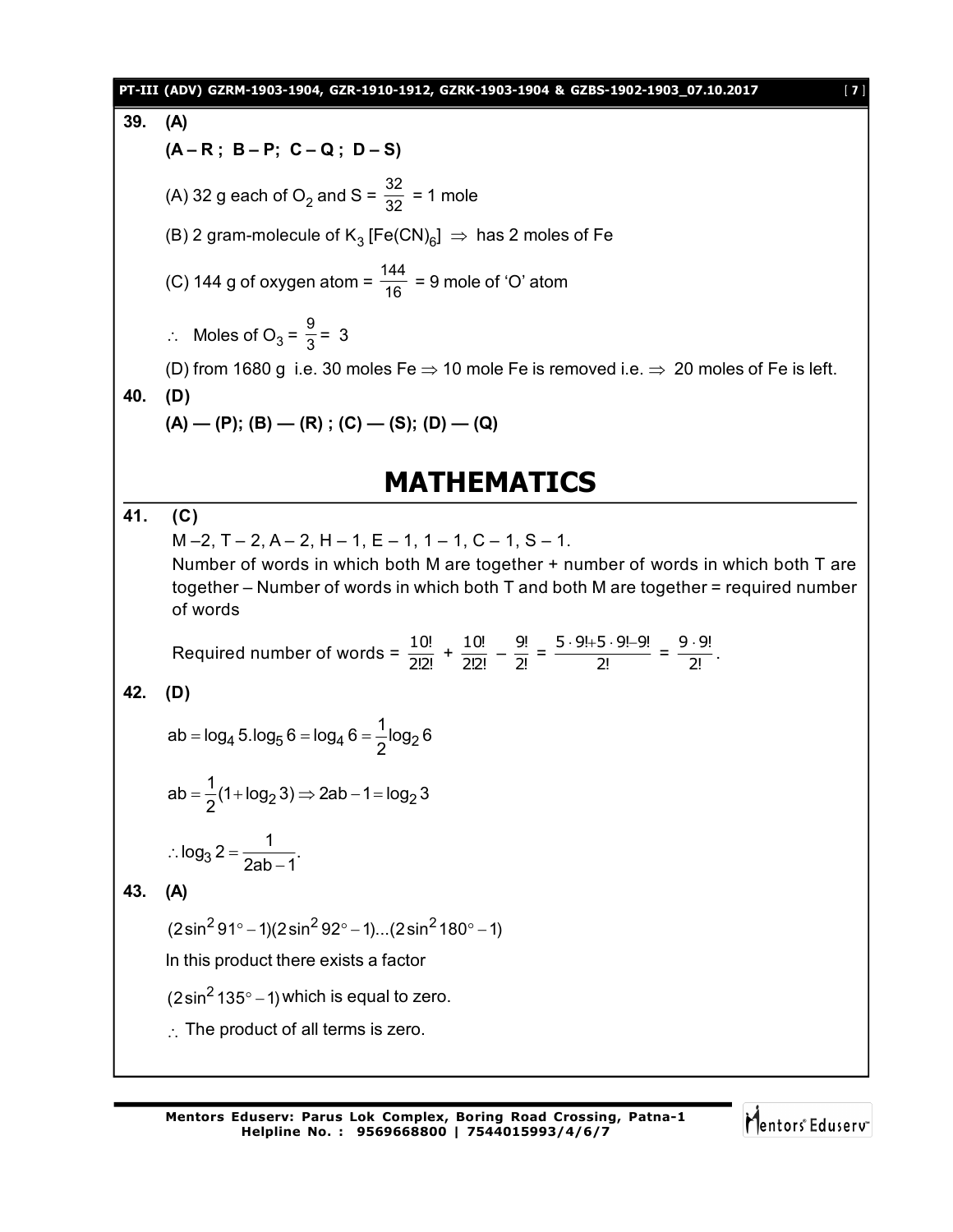| [8] | PT-III (ADV) GZRM-1903-1904, GZR-1910-1912, GZRK-1903-1904 & GZBS-1902-1903_07.10.2017                                                                                                                                               |  |  |  |  |
|-----|--------------------------------------------------------------------------------------------------------------------------------------------------------------------------------------------------------------------------------------|--|--|--|--|
| 44. | (C)                                                                                                                                                                                                                                  |  |  |  |  |
|     |                                                                                                                                                                                                                                      |  |  |  |  |
|     | cot $\frac{\pi}{24} = \frac{1 + \cos \frac{\pi}{12}}{\sin \frac{\pi}{42}}$                                                                                                                                                           |  |  |  |  |
|     | $=\frac{1+\frac{\sqrt{6}+\sqrt{2}}{4}}{\frac{\sqrt{6}-\sqrt{2}}{4}}=\frac{4+\sqrt{6}+\sqrt{2}}{\sqrt{6}-\sqrt{2}}\times\frac{\sqrt{6}+\sqrt{2}}{\sqrt{6}+\sqrt{2}}=\sqrt{6}+\sqrt{2}+2+\sqrt{3}=\sqrt{2}+\sqrt{3}+\sqrt{4}+\sqrt{6}$ |  |  |  |  |
| 45. | (C)                                                                                                                                                                                                                                  |  |  |  |  |
|     | a, ar, $ar^2$ , $ar^3$<br>(G.P.)                                                                                                                                                                                                     |  |  |  |  |
|     | $a - 2$ , ar $-7$ , ar <sup>2</sup> $-9$ , ar <sup>3</sup> $-5$ (A.P.)                                                                                                                                                               |  |  |  |  |
|     | $\therefore$ 2(ar – 7) = (a – 2) + (ar <sup>2</sup> – 9)                                                                                                                                                                             |  |  |  |  |
|     | $\implies$ 2ar – 14 = a(1+ r <sup>2</sup> ) – 11                                                                                                                                                                                     |  |  |  |  |
|     | $\Rightarrow$ a( 1 – r) (r – 1) = 3<br>$\dots\dots\dots(i)$                                                                                                                                                                          |  |  |  |  |
|     | Also $2(ar^2 - 9) = (ar - 7) + (ar^3 - 5)$                                                                                                                                                                                           |  |  |  |  |
|     | $\Rightarrow$ 2ar <sup>2</sup> - 18 = ar (1 + r <sup>2</sup> ) - 12                                                                                                                                                                  |  |  |  |  |
|     | $\implies$ a.r(r – 1)(1 – r) = 6<br>$\ldots$ (ii)                                                                                                                                                                                    |  |  |  |  |
|     | From (i) & (ii), $r = 2$ and $a = -3$                                                                                                                                                                                                |  |  |  |  |
|     | : third term of A. P. = $ar^2 - 9 = (-3)(2)^2 - 9 = -12 - 9 = -21$                                                                                                                                                                   |  |  |  |  |
| 46. | (B)<br>Point I and $I_1$ divide AD in the same ratio internally & externally respectively                                                                                                                                            |  |  |  |  |
| 47. | (A)                                                                                                                                                                                                                                  |  |  |  |  |
|     | Since A <sub>1</sub> is always ahead of A <sub>2</sub> . Hence, number of ways = $\frac{10!}{2}$ or 8! $\times$ <sup>10</sup> C <sub>2</sub>                                                                                         |  |  |  |  |
| 48. | (A)                                                                                                                                                                                                                                  |  |  |  |  |
|     | $t_r = \frac{8r}{4r^4 + 1} = \frac{8r}{(2r^2)^2 + 1}$                                                                                                                                                                                |  |  |  |  |
|     | $=\frac{6t}{(2r^2)^2+2.2r^2+1-2.2r^2}=\frac{6t}{(1+2r^2)^2-(2r)^2}=\frac{6t}{(1+2r^2+2r)(1+2r^2-2r)}$                                                                                                                                |  |  |  |  |
|     | $=\frac{2}{(2r^2-2r+1)}-\frac{2}{2r^2+2r+1}$                                                                                                                                                                                         |  |  |  |  |

Mentors<sup>®</sup> Eduserv<sup>®</sup>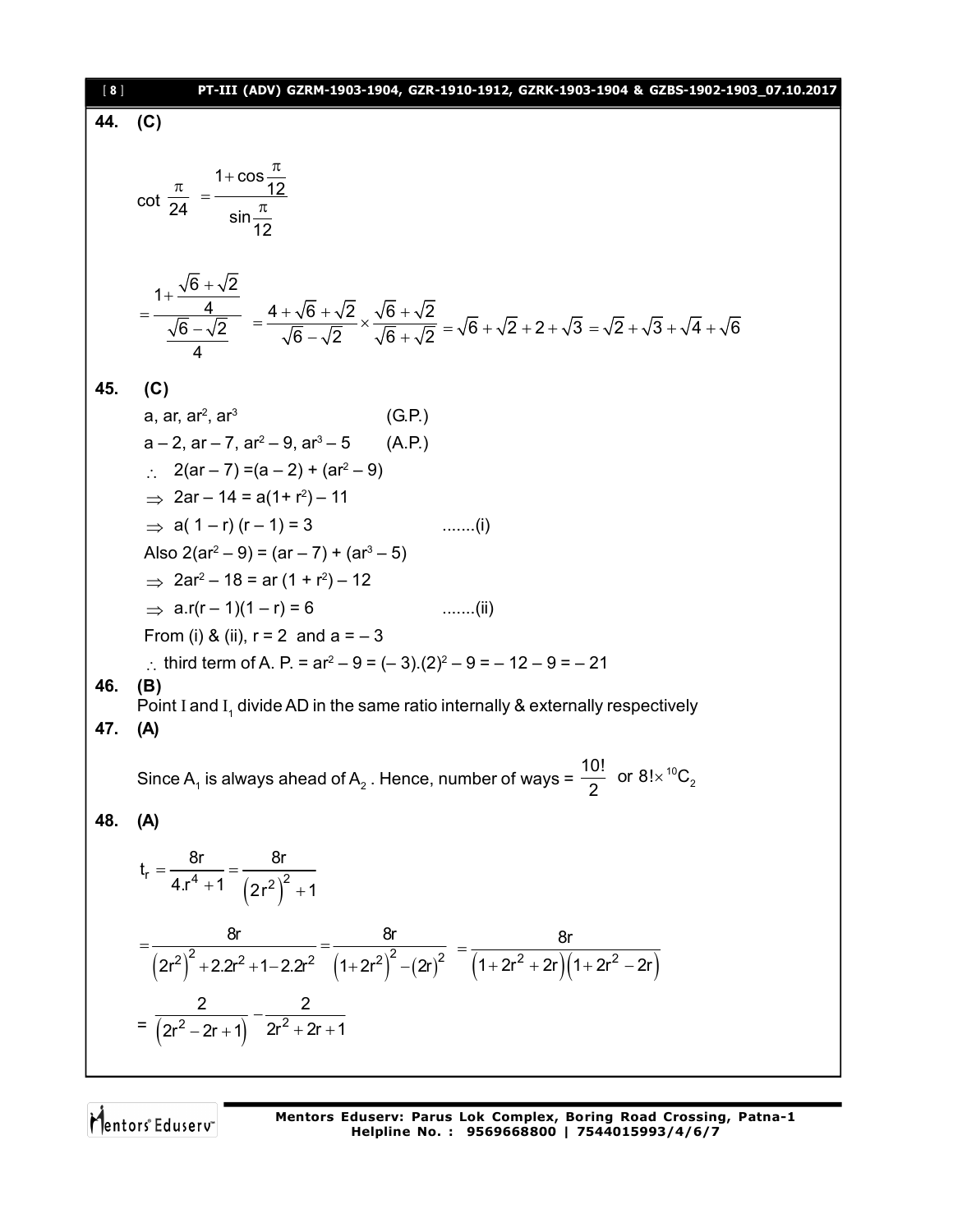|     | PT-III (ADV) GZRM-1903-1904, GZR-1910-1912, GZRK-1903-1904 & GZBS-1902-1903_07.10.2017<br>$[9]$ |  |  |  |  |  |  |  |
|-----|-------------------------------------------------------------------------------------------------|--|--|--|--|--|--|--|
|     | : $t_1 = 2 - \frac{2}{5}$                                                                       |  |  |  |  |  |  |  |
|     | $t_2 = \frac{2}{5} - \frac{2}{13}$                                                              |  |  |  |  |  |  |  |
|     | $t_3 = \frac{2}{13} - \frac{2}{25}$                                                             |  |  |  |  |  |  |  |
|     |                                                                                                 |  |  |  |  |  |  |  |
|     | $t_{16} = \frac{2}{481} - \frac{2}{545}$                                                        |  |  |  |  |  |  |  |
|     | on summation, we get $S_{16} = 2 - \frac{2}{545} = \frac{1090 - 2}{545} = \frac{1088}{545}$     |  |  |  |  |  |  |  |
| 49. | (D)                                                                                             |  |  |  |  |  |  |  |
| 50. | (B)                                                                                             |  |  |  |  |  |  |  |
|     | $S = 1 + 4x + 7x^{2} + 10x^{3} + \dots$                                                         |  |  |  |  |  |  |  |
|     | $x.S = x + 4x^2 + 7x^3 + \dots$                                                                 |  |  |  |  |  |  |  |
|     | Subtract<br>S $(1 - x) = 1 + 3x + 3x^{2} + 3x^{3} + \dots$                                      |  |  |  |  |  |  |  |
|     |                                                                                                 |  |  |  |  |  |  |  |
|     | S $(1 - x) = 1 + 3x \left(\frac{1}{1 - x}\right)$<br> x  < 1                                    |  |  |  |  |  |  |  |
|     | S = $\frac{1+2x}{(1-x)^2}$                                                                      |  |  |  |  |  |  |  |
|     | $\frac{1+2x}{(1-x)^2} = \frac{35}{16}$<br>Given                                                 |  |  |  |  |  |  |  |
|     | $16 + 32x = 35 + 35x^2 - 70x$<br>$\implies$ 35x <sup>2</sup> – 102x + 19 = 0<br>$\Rightarrow$   |  |  |  |  |  |  |  |
|     | $\Rightarrow$ $x = \frac{1}{5}, \frac{19}{7}$<br>$\Rightarrow$ (5x - 1) (7x - 19) = 0           |  |  |  |  |  |  |  |
|     | But $ x  < 1$ : $x = \frac{1}{5}$                                                               |  |  |  |  |  |  |  |
| 51. | (A)                                                                                             |  |  |  |  |  |  |  |
|     | 100 numbers can be arranged in  100 ways and for each number, flags can be chosen in 3<br>ways. |  |  |  |  |  |  |  |

Mentors<sup>e</sup> Eduserv<sup>-</sup>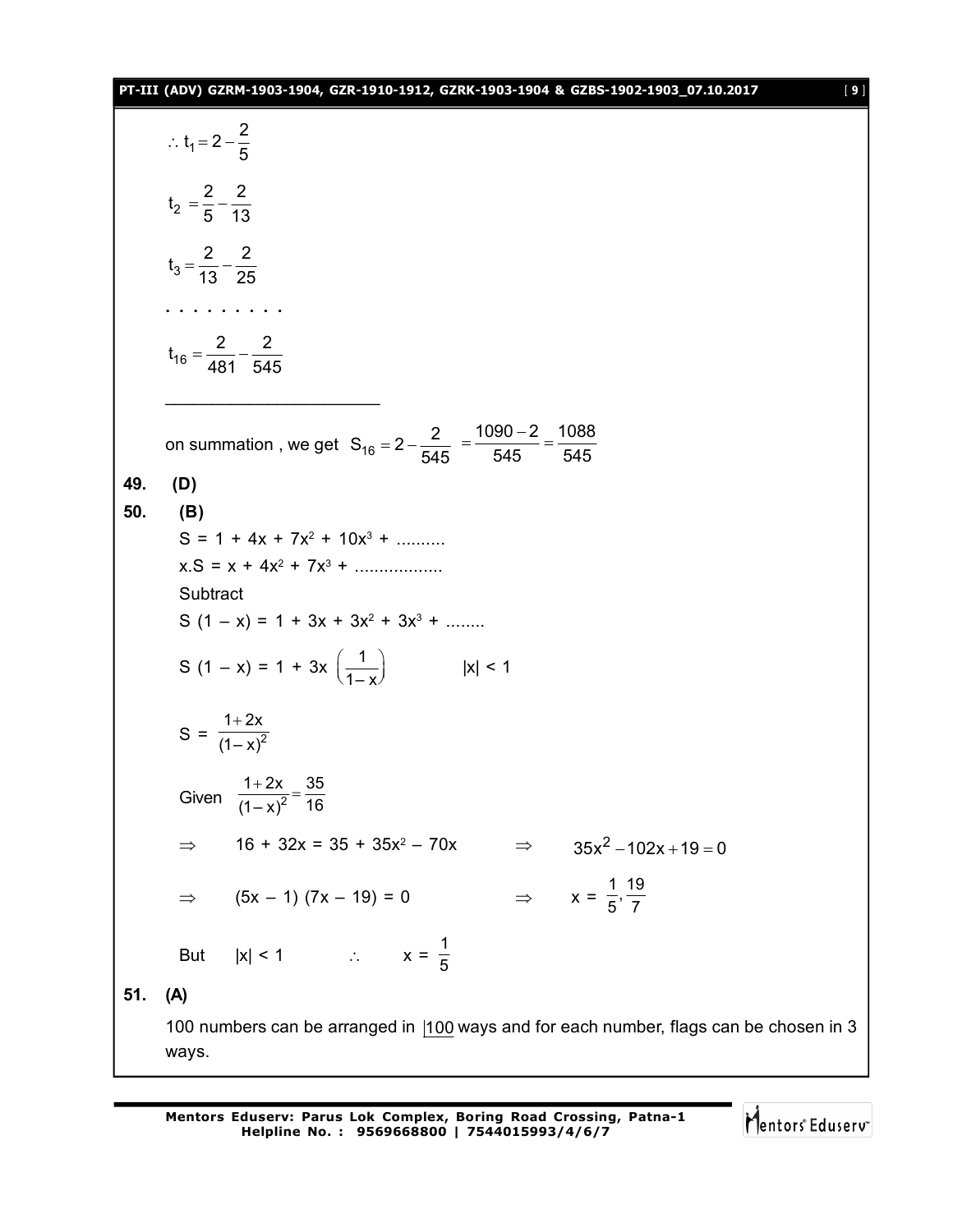

Mentors<sup>®</sup> Eduserv<sup>®</sup>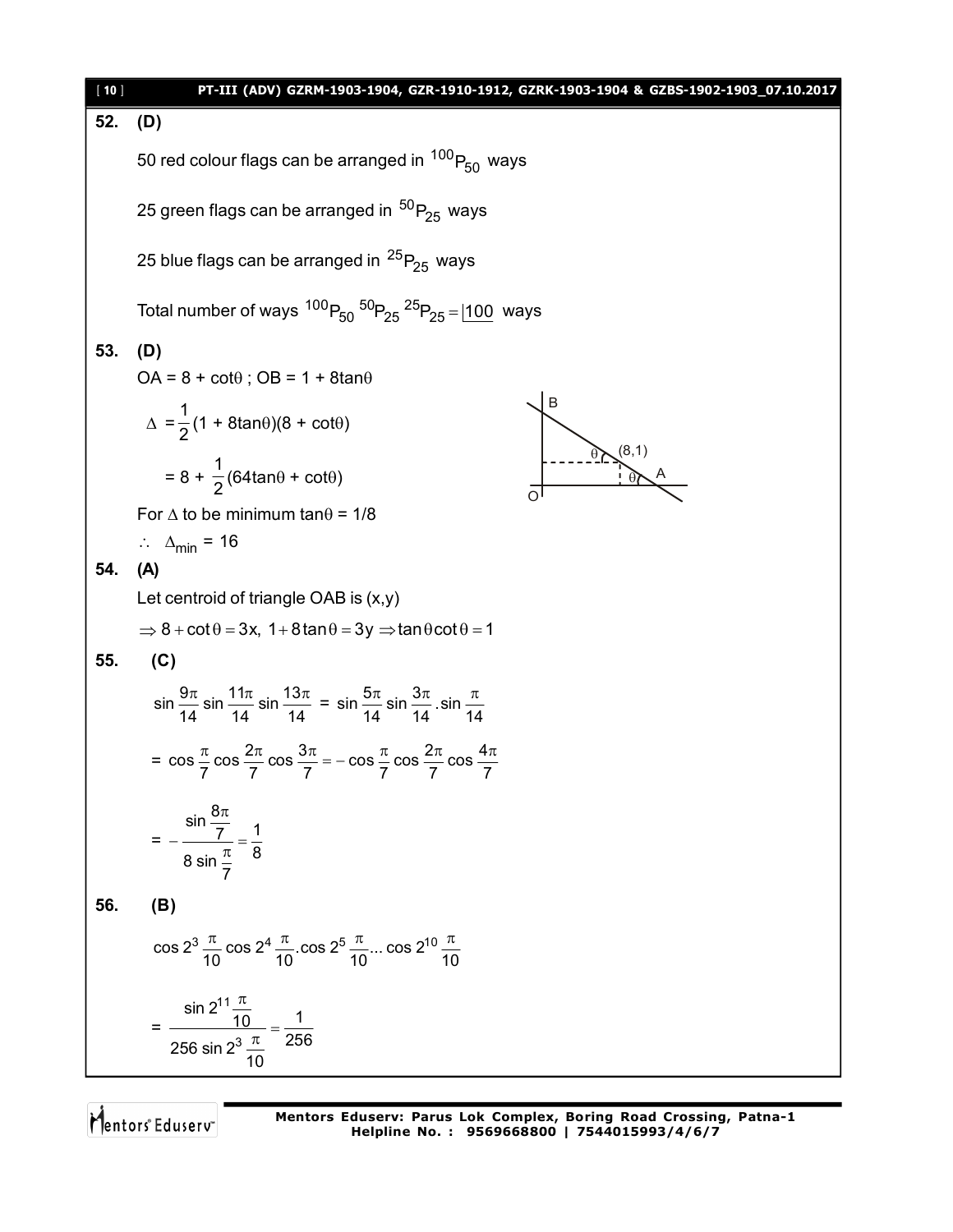### **PT-III (ADV) GZRM-1903-1904, GZR-1910-1912, GZRK-1903-1904 & GZBS-1902-1903\_07.10.2017** [ **11** ] **57. (C) (P)** Let  $(x^3 + ax^2 + bx + c) = (x + b)(x^2 + 1) = x^3 + bx^2 + x + b$  $\therefore$  a = c and b = 1 Number of such polynomials =  $20 = K$ **(Q)**All required arrangements must contain one of 'E I E E' or ' E E I E'  $\therefore$  No. of required arrangements  $\frac{5}{3}$  × 2 = 120 2  $=\frac{16}{12}\times 2=$ **(R)** Required number = no. of numbers starting with 1 2 3 + no. of numbers starting with 13 + no. of numbers starting with 2 or 3  $\frac{3}{6} + \frac{4}{1816} + \frac{5}{18} + \frac{5}{1818} = 59 = K$  $2 \quad 2 \quad 3 \quad 2 \quad 2$  $=\frac{12}{12}+\frac{11}{12}+\frac{12}{12}+\frac{12}{12}=\frac{59}{12}$ **(S)** Vowels and consonants must come alternately.  $\therefore$  Required no. of arrangements =  $2 \times 1 \times 3 = 12 = K$ **58. (B) (P)**  $a = \frac{P}{2} \{ 2a_1 + (p-1)d \},$  $a = \frac{p}{2} \{ 2a_1 + (p-1)d \},$ 2  $=\frac{P}{2}$ {2a<sub>1</sub> + (p – 1  ${2a_1 + (q-1)d}$ b =  $\frac{q}{6}$ {2a<sub>1</sub> + (q - 1)d}, 2  $=\frac{9}{2}$ {2a<sub>1</sub> + (q – 1  ${2a_1 + (r-1)d}$  $c = \frac{r}{2} \{ 2a_1 + (r - 1)d \}$ 2  $=\frac{1}{2}$ {2a<sub>1</sub> + (r – 1  $\frac{a}{a}(q-r) = 0$  $\therefore \sum_{p} \frac{a}{p} (q - r) = 0$  $(Q)$ **R** = ak<sup>r-1</sup>  $R^{s-t} = a^{s-t} k^{(s-t)(r-1)}$  $S^{t-r} = a^{t-r} k^{(s-1)(t-r)}$  $T^{r-s} = a^{r-s} k^{(t-1)(r-s)}$  $R^{s-t} S^{t-r} T^{r-s} = 1$ **(R)**  $x^{y-z} \cdot y^{z-x} \cdot z^{x-y} = (AR^{m-1})^{(n-p)d} (AR^{n-1})^{(p-m)d} (AR^{p-1})^{(m-n)d} = 1$ **(S)**  $\Sigma$  a(b – c)loga =  $\frac{1}{2} \sum_{n=1}^{\infty} \left( \frac{1}{n} - \frac{1}{n} \right)$ loga abc $\leftarrow$ (c b  $\sum \left( \frac{1}{c} - \frac{1}{b} \right)$ loga =  $\frac{1}{abc} \sum (r - q)d(logA + (p - 1)logR) = 0$

Mentors Edusery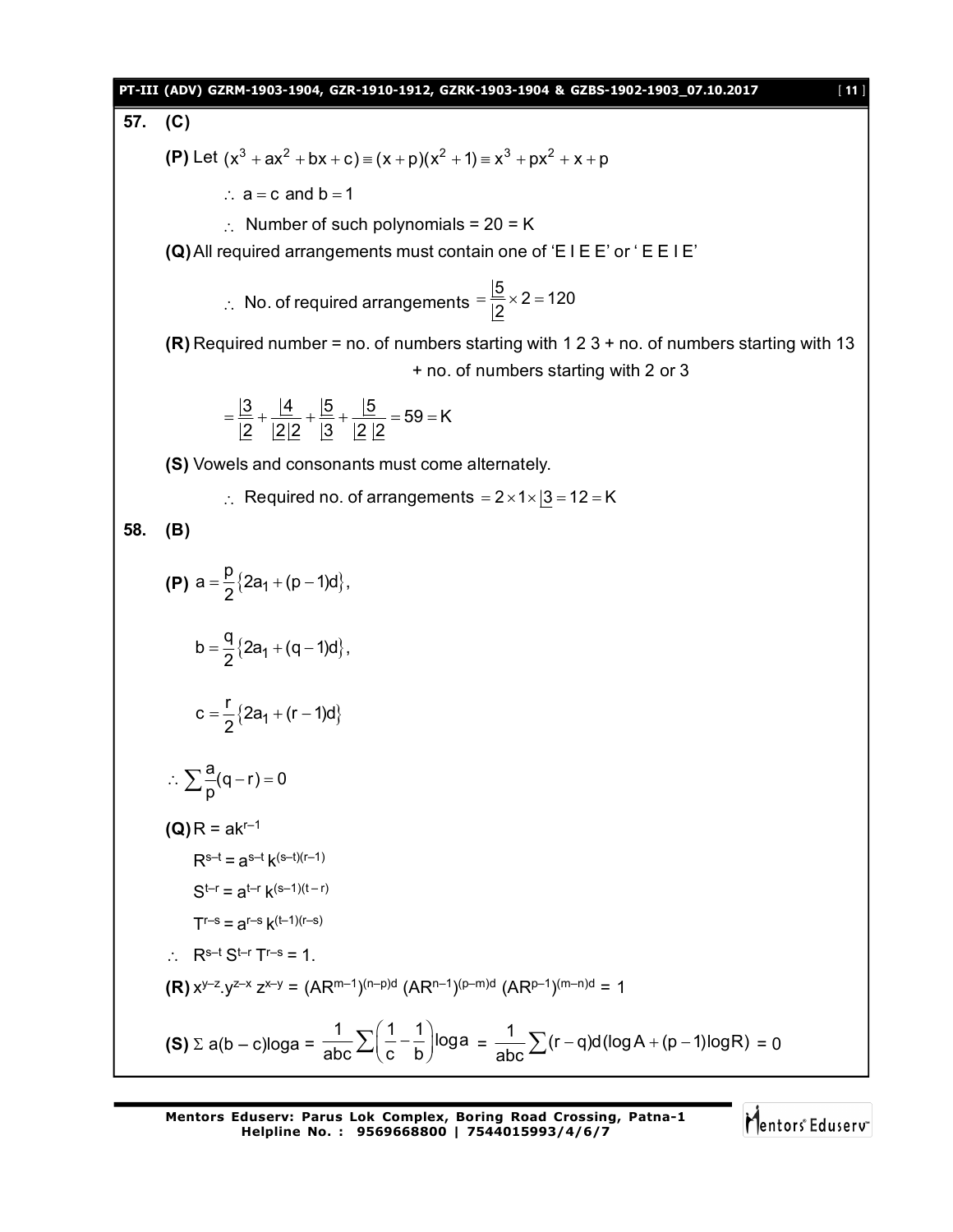| $[12]$ |                                                                                                                                                                                                                                                                                                                                                                                                                   |                                                                                                                            |                                                             | PT-III (ADV) GZRM-1903-1904, GZR-1910-1912, GZRK-1903-1904 & GZBS-1902-1903_07.10.2017        |  |  |  |
|--------|-------------------------------------------------------------------------------------------------------------------------------------------------------------------------------------------------------------------------------------------------------------------------------------------------------------------------------------------------------------------------------------------------------------------|----------------------------------------------------------------------------------------------------------------------------|-------------------------------------------------------------|-----------------------------------------------------------------------------------------------|--|--|--|
| 59.    | (D)                                                                                                                                                                                                                                                                                                                                                                                                               |                                                                                                                            |                                                             |                                                                                               |  |  |  |
|        | (P)                                                                                                                                                                                                                                                                                                                                                                                                               | $AH \perp BC.$                                                                                                             |                                                             | $\Rightarrow$ $\left(\frac{k}{h}\right)$ $\left(\frac{3+1}{-2-5}\right) = -1$                 |  |  |  |
|        |                                                                                                                                                                                                                                                                                                                                                                                                                   | $4k = 7h$                                                                                                                  |                                                             | $\dots(i)$                                                                                    |  |  |  |
|        |                                                                                                                                                                                                                                                                                                                                                                                                                   | $BH \perp AC$ .                                                                                                            |                                                             | $\Rightarrow \left(\frac{0+1}{0-5}\right)\left(\frac{k-3}{h+2}\right) = -1$                   |  |  |  |
|        |                                                                                                                                                                                                                                                                                                                                                                                                                   | $k - 3 = 5 (h + 2)$                                                                                                        |                                                             | $\ldots$ (ii)                                                                                 |  |  |  |
|        |                                                                                                                                                                                                                                                                                                                                                                                                                   | $\implies$ 7h - 12 = 20h + 40                                                                                              |                                                             |                                                                                               |  |  |  |
|        |                                                                                                                                                                                                                                                                                                                                                                                                                   | $13h = -52$                                                                                                                |                                                             |                                                                                               |  |  |  |
|        |                                                                                                                                                                                                                                                                                                                                                                                                                   | $h = -4$                                                                                                                   |                                                             |                                                                                               |  |  |  |
|        |                                                                                                                                                                                                                                                                                                                                                                                                                   | $\therefore$ A (-4, -7)                                                                                                    |                                                             |                                                                                               |  |  |  |
|        |                                                                                                                                                                                                                                                                                                                                                                                                                   | (Q) $x + y - 4 = 0$                                                                                                        |                                                             | $\ldots$ . $(i)$                                                                              |  |  |  |
|        |                                                                                                                                                                                                                                                                                                                                                                                                                   | $4x + 3y - 10 = 0$                                                                                                         |                                                             | $\dots$ (ii)                                                                                  |  |  |  |
|        | Let $(h, 4 - h)$ be the point on (i),                                                                                                                                                                                                                                                                                                                                                                             |                                                                                                                            |                                                             |                                                                                               |  |  |  |
|        |                                                                                                                                                                                                                                                                                                                                                                                                                   |                                                                                                                            |                                                             | then $\left  \frac{4h+3(4-h)-10}{5} \right  = 1$ i.e. $h + 2 = \pm 5$ i.e. $h = 3$ ; $h = -7$ |  |  |  |
|        | required point is either $(3,1)$ or $(-7, 11)$<br>$\mathcal{L}_{\mathcal{C}}$                                                                                                                                                                                                                                                                                                                                     |                                                                                                                            |                                                             |                                                                                               |  |  |  |
|        | Orthocentre of $\triangle$ BCH is A i.e. (-1, 2)<br>(R)                                                                                                                                                                                                                                                                                                                                                           |                                                                                                                            |                                                             |                                                                                               |  |  |  |
|        |                                                                                                                                                                                                                                                                                                                                                                                                                   | (S) points are collinear $\begin{vmatrix} \lambda+1 & 1 & 1 \\ 2\lambda+1 & 3 & 1 \\ 2\lambda+1 & 3 & 1 \end{vmatrix} = 0$ | $\begin{vmatrix} 2\lambda + 2 & 2\lambda & 1 \end{vmatrix}$ |                                                                                               |  |  |  |
|        | $\Rightarrow$ 2 $\lambda^2$ - 3 $\lambda$ - 2 = 0 $\Rightarrow$ $\lambda$ = 2, - 1/2                                                                                                                                                                                                                                                                                                                              |                                                                                                                            |                                                             |                                                                                               |  |  |  |
| 60.    | (C)                                                                                                                                                                                                                                                                                                                                                                                                               |                                                                                                                            |                                                             |                                                                                               |  |  |  |
|        | (P)                                                                                                                                                                                                                                                                                                                                                                                                               |                                                                                                                            |                                                             |                                                                                               |  |  |  |
|        | $\tan 20^{\circ} + 4 \sin 20^{\circ} = \frac{\sin 20^{\circ} + 4 \sin 20^{\circ} \cdot \cos 20^{\circ}}{4} = \frac{\sin 20^{\circ} + 2 \sin 40^{\circ}}{4}$<br>$\cos 20^\circ$<br>$\cos 20^\circ$<br>$\sin 20^{\circ} + \sin 40^{\circ} + \sin 40^{\circ}$ $\sin 80^{\circ} + \sin 40^{\circ}$<br>$\cos 20^\circ$<br>$\cos 20^\circ$<br>$2 \cdot \sin 60^\circ \cdot \cos 20^\circ = \sqrt{3}$<br>$\cos 20^\circ$ |                                                                                                                            |                                                             |                                                                                               |  |  |  |

Mentors<sup>®</sup> Eduserv<sup>®</sup>

Mentors Eduserv: Parus Lok Complex, Boring Road Crossing, Patna-1<br>Helpline No.: 9569668800 | 7544015993/4/6/7